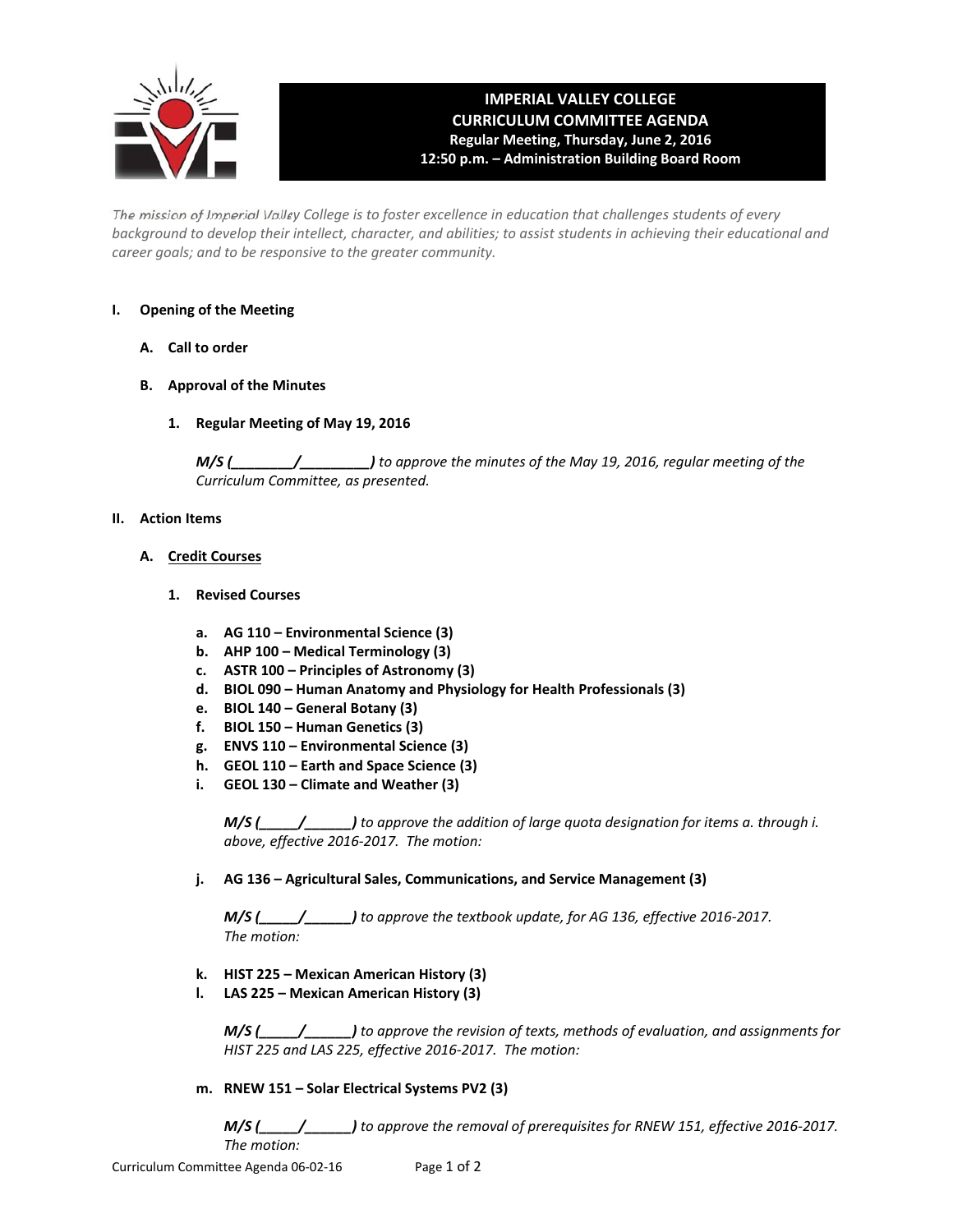#### **B. Distance Education Courses – Addendum Documentation**

- **a. AJ 104 – Legal Aspects of Evidence (3)**
- **b. AJ 110 – Law Enforcement Community Relations (3)**
- **c. CSI 206 – Correctional Interviewing and Counseling (3)**

*M/S (\_\_\_\_\_\_\_\_\_/\_\_\_\_\_\_\_\_\_\_) to approve the Distance Education Addendum for AJ 104, AJ 110, and* CSI 206, effective 2016-2017, to provide greater access and allow the inclusion of all modalities of *learning, as presented. The motion:*

#### **III. Discussion Items**

**1. Catalog Major Sheets – Dixie Krimm**

#### **IV. Information Items**

- **1. Minimum Class Size**
- **2. 2016‐2017 Curriculum Committee Calendar**
- **V. Other Items**
- **VI. Next Regular Meeting: September 1, 2016, 12:50pm in the Board Room**
- **VII. Adjournment**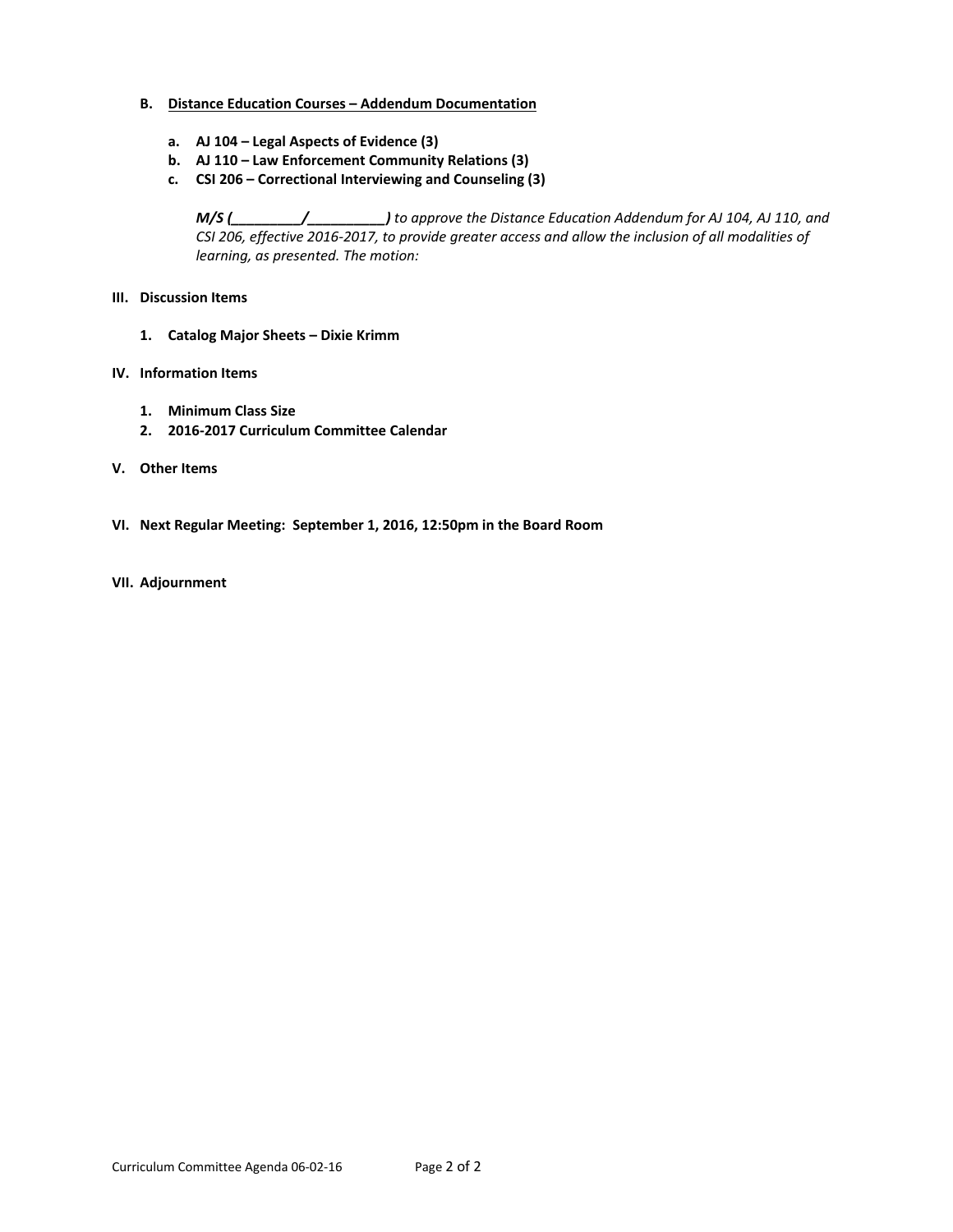

## **IMPERIAL VALLEY COLLEGE CURRICULUM COMMITTEE MINUTES (Unadopted) Regular Meeting, Thursday, May 19, 2016 12:50 p.m. –Board Room**

| Present:            | ⊠Nicholas Akinkuoye | <b>⊠Craig Blek</b>      | ⊠Tina Aguirre            | <b>ØDavid Drury</b>    |
|---------------------|---------------------|-------------------------|--------------------------|------------------------|
|                     | ⊠Kathleen Dorantes  | <b>3 Gaylla Finnell</b> | <b>⊠Daniel Gilison</b>   | ⊠Carol Hegarty         |
|                     | ⊠Allyn Leon         | ⊠Jose Lopez             | ⊠Norma Nava              | ⊠Trinidad Argüelles    |
|                     | ⊠Frank Rapp         | ⊠Jose Ruiz              | ⊠Sydney Rice             | ⊠Veronica Soto         |
|                     | <b>⊠Kevin White</b> | $\Box$ Cathy Zazueta    | ⊠ASG Representative      |                        |
|                     |                     |                         | Jose Gutierrez           |                        |
| <b>Consultants:</b> | ⊠Ted Cesar          | ∃Becky Green            | $\Box$ Gloria Hoisington | $\Box$ Ashok Naimpally |
|                     | ⊠David Zielinski    | Jill Nelipovich         | ⊠Norma Nunez             | <b>⊠Efrain Silva</b>   |
| Ex-officio          | ⊠Michael Heumann    |                         |                          |                        |
| <b>Visitors:</b>    | Jose Carrillo       | Zhong Hu                | Alex Voldman             | Martha Garcia          |
| <b>Recorder:</b>    | Dixie Krimm         |                         |                          |                        |

#### **I. Opening of the Meeting**

#### **A. Call to order**

Frank Rapp called the regular meeting of the Imperial Valley College Curriculum Committee to order at 1:02 pm on Thursday, May 19, 2016.

#### **B. Approval of the Minutes**

#### **1. Regular Meeting of May 5, 2016**

*M/S/C (Leon/Gilison) to approve the minutes of the May 5, 2016, regular meeting of the Curriculum Committee, as presented.* 

#### **II. Action Items**

#### **A. Credit Courses**

- **1. Deleted Courses**
	- **a. FIRE 224 – Fire Management 1 (2.5)**
	- **b. FIRE 225 – Fire Prevention 1A (2.5)**
	- **c. FIRE 226 – Fire Prevention 1B (2.5)**
	- **d. FIRE 229 – Command 1A (2.5)**
	- **e. FIRE 230 – Command 1B (2.5)**
	- **f. FIRE 232 – Public Education 1 (2.5)**
	- **g. FIRE 233 – Command 1C (2.5)**
	- **h. FIRE 234 – Fire Prevention 1C (2.5)**
	- **i. FIRE 245 – Fire Instructor 2A (2.5)**

*M/S (Aguirre/Drury) to approve the deletion of items a. through i. above from the credit curriculum, effective 2016‐2017. The motion carried.*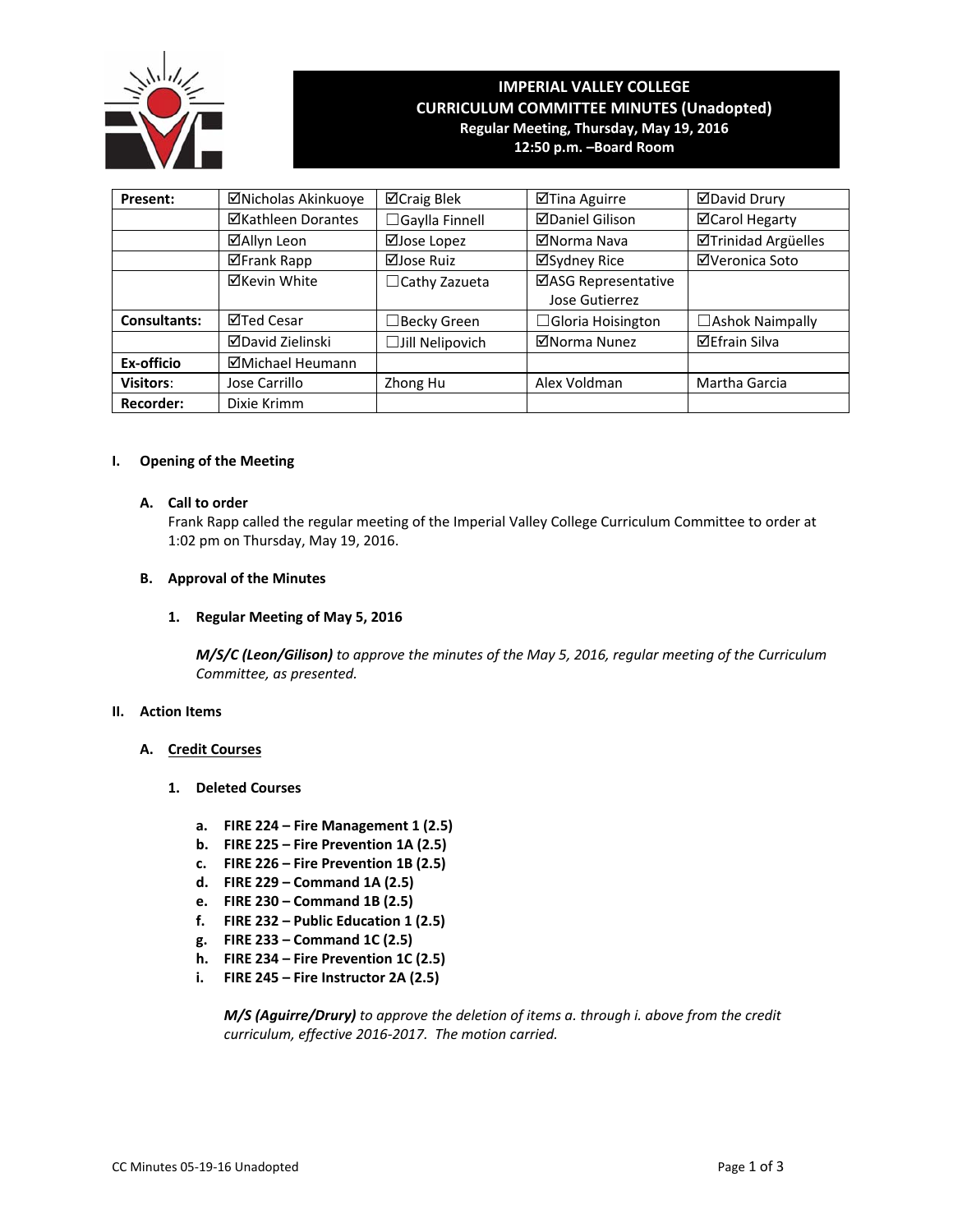#### **2. Revised Courses**

**a. ART 100 – History of Art I (3)**

*M/S (Hegarty/Aguirre) to approve the addition of large quota designation and textbook update, for ART 100, effective 2016‐2017. The motion carried.*

**b. ART 102 – History of Art II (3)**

 *M/S (Hegarty/Aguirre) to approve the addition of large quota designation and methods of evaluation update, for ART 102, effective 2016‐2017. The motion carried.*

**c. ECON 102 – Introduction to Macro Economics (3)**

 *M/S (Blek/Drury) to approve the textbook update, for ECON 102, effective 2016‐2017. The motion carried.*

- **d. FIRE 220 – Fire Apparatus Driver/Operator 1A (2.5)**
- **e. FIRE 221 – Fire Apparatus Driver/Operator 1B (2.5)**

M/S (Aquirre/Drury) to approve the title update, for FIRE 220 and FIRE 221, effective 2016-2017.  *The motion carried.*

- **f. GEOG 100 – Physical Geography (3)**
- **g. GEOG 108 – World Regional Geography (3)**
- **h. HIST 100 – Early World History (3)**
- **i. HIST 120 – United States History: Prehistory to Reconstruction (3)**
- **j. HIST 121 – United States History: Reconstruction to the Present (3)**
- **k. PHSC 110 – Physical Science (3)**
- **l. PHIL 100 – Introduction to Philosophy I (3)**
- **m. PHIL 102 – Introduction to Philosophy II (3)**
- **n. PHIL 104 – Ethics (3)**
- **o. PHIL 106 – Logic (3)**
- **p. POLS 100 – Introduction to Political Science (3)**
- **q. POLS 102 – American Government & Politics (3)**
- **r. PSY 101 – Introduction to Psychology (3)**
- **s. PSY 200 – Biological Psychology (3)**
- **t. PSY 204 – Developmental Psychology: Conception to Death (3)**
- **u. PSY 214 – Statistical Methods in Behavioral Sciences (4)**
- **v. SOC 101 – Introduction to Sociology (3)**

 *M/S (White/Drury) to approve the addition of large quota designation for items f. through v. above, effective 2016‐2017. The motion carried.*

#### **B. Distance Education Courses – Addendum Documentation**

- **a. ECON 101 – Introduction to Micro Economics (3)**
- **b. ECON 102 – Introduction to Macro Economics (3)**

*M/S (Blek/Soto) to approve the Distance Education Addendum for ECON 101 and ECON 102, effective 2016‐2017, to provide greater access and allow the inclusion of all modalities of learning, as presented. The motion carried.*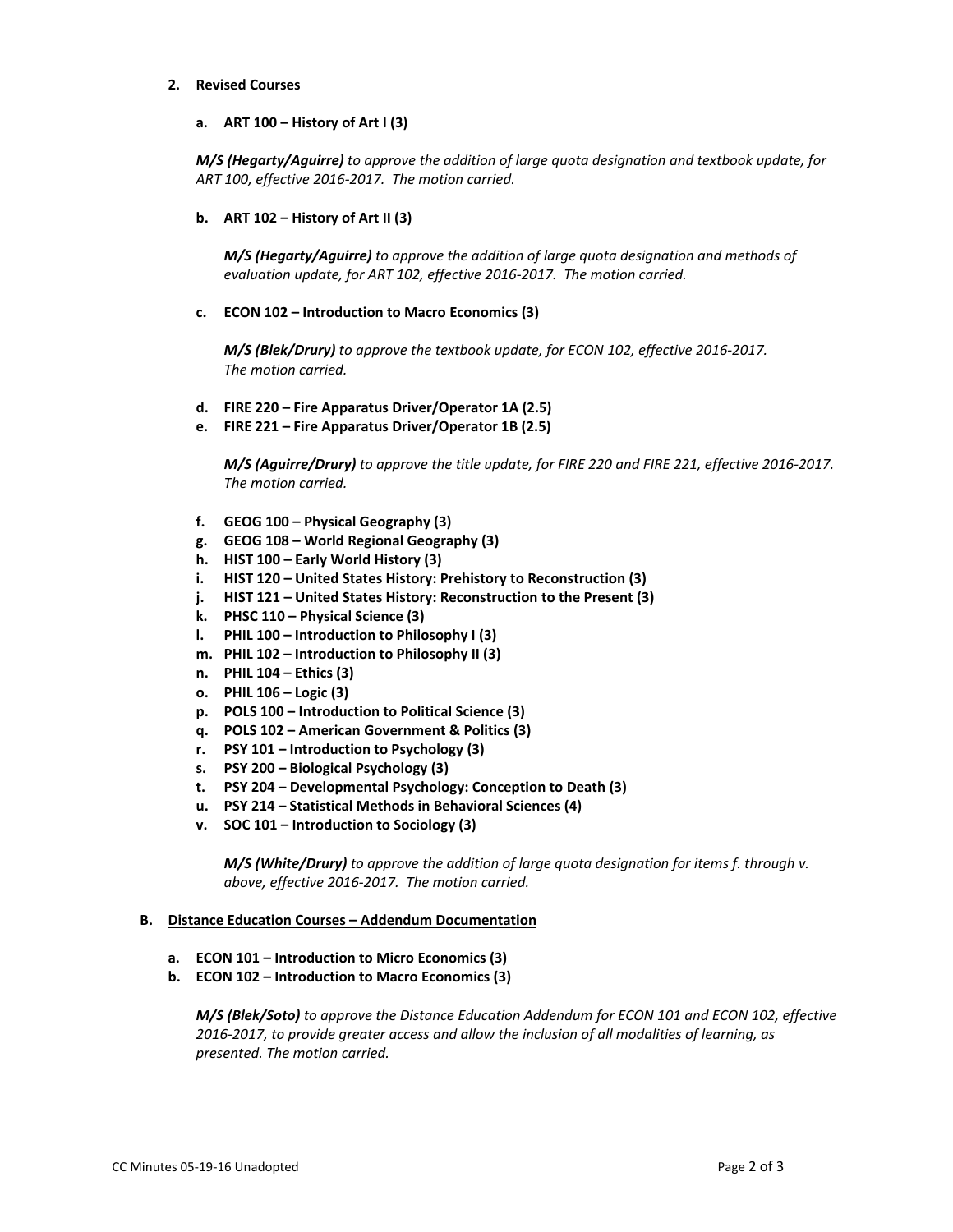#### **C. Degrees and Certificates**

- **1. Revised Degrees and Certificates**
	- **a. Computer Information Systems Degree**
	- **b. Computer Science Degree**
	- **c. Fire Technology Degree and Certificate**
	- **d. General Science Degree**
	- **e. Mathematics for Transfer Degree**
	- **f. Physical Science Degree**
	- **g. Pre‐Engineering Degree**
	- **h. University Studies Degree**

*M/S (GIlison/Drury) to approve the revision to items a. through h., as indicated in CurricUNET, effective 2016‐2017, as presented. The motion carried.*

CurricUNET Notes:

- Replaces CS 220, 230, and 281 with CS 221, 231, and 281 on Computer Information Systems, Computer Science, General Science, Pre‐Engineering, and University Studies. Unit value change for Computer Science (31 to 27) and Pre‐Engineering (29 to 27).
- Removal of deleted FIRE courses from Fire Technology Degree and Certificate elective section; no change in unit value.
- Unit total revision for Physical Science Degree (40 to 35) and Math for Transfer (21‐23 to 18‐19) for reduction in MATH and PHYS course units.

#### **III. Discussion Items**

#### **IV. Information Items**

**1. Multiple Measures Presentation – Dr. John Hetts**

The presentation can be found at http://bit.ly/MMAPIVCShort

- **V. Other Items**
- **VI. Next Regular Meeting: June 2, 2016, 12:50pm in the Board Room**
- **VII. The meeting adjourned at 2:00 p.m.**

In accordance with the Ralph M. Brown Act and SB 751, minutes of the IVC Curriculum Committee record the votes of all committee members asfollows: (1) Membersrecorded as absent are presumed not to have voted; (2) the names of members voting in the minority or abstaining are recorded; (3) all other members are presumed to have voted in the majority.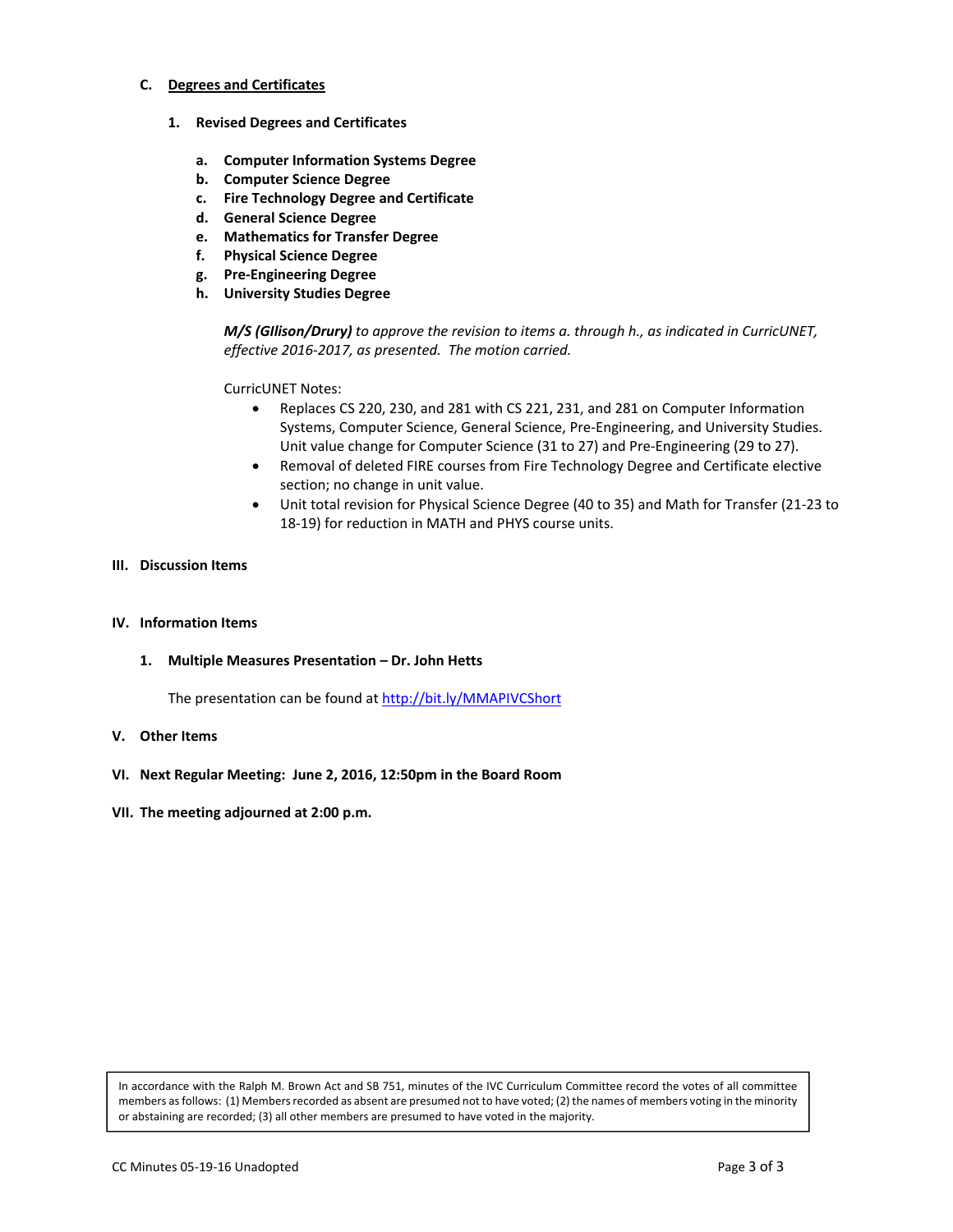|                 | <b>CC Meeting 06-02-16</b>               |   |                                                  | <b>Banner</b> | <b>State</b> |
|-----------------|------------------------------------------|---|--------------------------------------------------|---------------|--------------|
| AG 110          | <b>Environmental Science</b>             |   | 3 Large Quota                                    |               |              |
| AG 136          | Agricultural Sales, Communication, and   |   |                                                  |               |              |
|                 | Service Management                       |   | 3Text Update                                     |               |              |
| <b>AHP 100</b>  | <b>Medical Terminology</b>               |   | 3 Large Quota                                    |               |              |
| AJ 104          | Legal Aspects of Evidence                |   | 3 DE Addendum                                    |               |              |
| AJ 110          | Law Enforcement Community Relations      |   | 3 DE Addendum                                    |               |              |
| <b>ASTR 100</b> | Principles of Astronomy                  |   | 3 Large Quota                                    |               |              |
| <b>BIOL 090</b> | Human Anatomy and Physiology for Health  |   |                                                  |               |              |
|                 | Professionals                            | 3 | Large Quota                                      |               |              |
| <b>BIOL 140</b> | <b>General Botany</b>                    |   | 3 Large Quota                                    |               |              |
| <b>BIOL 150</b> | <b>Human Genetics</b>                    |   | 3 Large Quota                                    |               |              |
| <b>CSI 206</b>  | Correctional Interviewing and Counseling |   | 3 DE Addendum                                    |               |              |
| <b>ENVS 110</b> | <b>Environmental Science</b>             |   | 3 Large Quota                                    |               |              |
| <b>GEOL 110</b> | <b>Earth and Space Science</b>           |   | 3 Large Quota                                    |               |              |
| <b>GEOL 130</b> | <b>Climate and Weather</b>               |   | 3 Large Quota                                    |               |              |
| <b>HIST 225</b> | <b>Mexican American History</b>          |   | 3 SLO, texts, updated evaluation and assignments |               |              |
| <b>LAS 225</b>  | <b>Mexican American History</b>          |   | 3 SLO, texts, updated evaluation and assignments |               |              |
| <b>RNEW 151</b> | <b>Solar Electrical Systems PV2</b>      |   | 3 Removal of RNEW 150 or EWIR 150 prerequisites  |               |              |
|                 |                                          |   |                                                  |               |              |
|                 |                                          |   |                                                  |               |              |
|                 |                                          |   |                                                  |               |              |
|                 |                                          |   |                                                  |               |              |
|                 |                                          |   |                                                  |               |              |
|                 |                                          |   |                                                  |               |              |
|                 |                                          |   |                                                  |               |              |
|                 |                                          |   |                                                  |               |              |
|                 |                                          |   |                                                  |               |              |

| <b>PROGRAMS</b> |  |  |
|-----------------|--|--|
|                 |  |  |
|                 |  |  |
|                 |  |  |